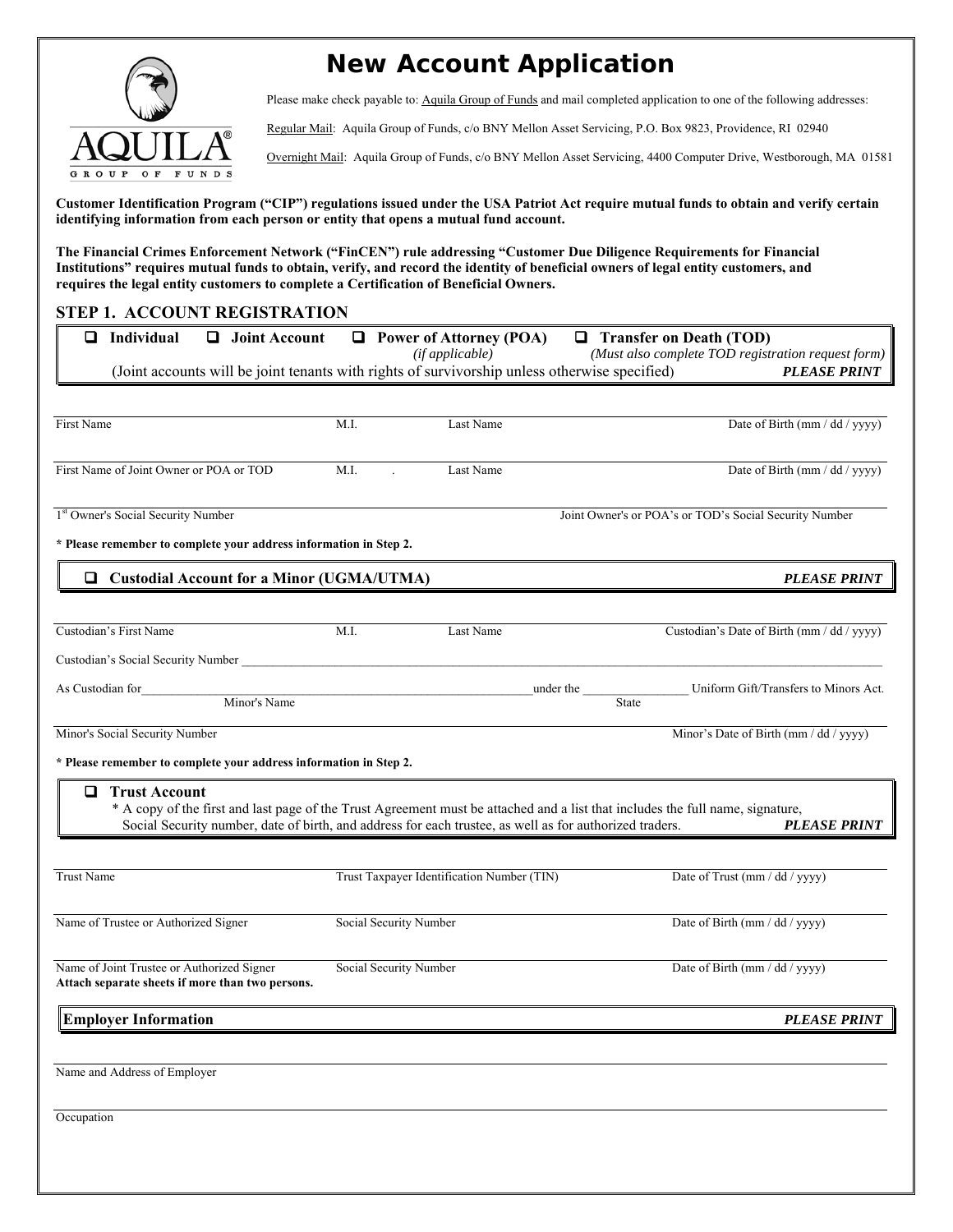#### **Government Entity and Government Plan Investors**

Please indicate whether the investment is in the name of, or for the benefit of, a government entity; or is part of a government entity's participant-directed plan or program such as a 529, 403(b) or 457 plan.  $\Box$  Yes  $\Box$  No

If yes, provide the name of the government entity, plan or program, and jurisdiction (i.e. City, County, and State)

- **Corporation** (Attach copy of the Certified Articles of Incorporation and business license, if applicable, of the corporation.)
- **Partnership** (Attach copy of the Partnership Agreement.)
- **LLC** (Attach copy of the LLC Agreement.)
- **Other Entity** (Attach copy of the Corporate Resolution.) *PLEASE PRINT*

**Legal Entity Customers are required to provide information for their beneficial owner(s) and complete the Certification of Beneficial Owner(s) starting on page 10 in order to open an account.** 

Name of Corporation, Partnership, LLC, or other Entity

Taxpayer Identification Number (TIN) Authorized Individual Title **\* Please remember to complete your address information in Step 2. STEP 2. ADDRESS** Street Address of Residence (Not a P.O. Box address) City State Zip Code Mailing Address or POA/TOD Holder's address (if different from street address) City State Zip Code  $($  ) ( ) Daytime Phone Number Evening Phone Number

E-Mail Address

### **STEP 3. INVESTMENT SELECTION**

**Fund Selection** (\$1,000 minimum initial investment for all funds) **Please note that the Class I & Y Shares may only be purchased through a financial intermediary. (IF NO SHARE CLASS IS INDICATED, INVESTMENT WILL AUTOMATICALLY BE MADE IN CLASS A SHARES)** 

| <b>Fund Name</b>                              | Investment<br>Amount | <b>Class A Shares</b><br>Front-Payment<br>Class | <b>Class C Shares</b><br>Level-Payment<br>Class | <b>Class I Shares</b><br>Financial<br><b>Intermediary Class</b> | <b>Class Y Shares</b><br><b>Institutional Class</b> |
|-----------------------------------------------|----------------------|-------------------------------------------------|-------------------------------------------------|-----------------------------------------------------------------|-----------------------------------------------------|
| Aquila Tax-Free Trust of Arizona              |                      | (505)<br>⊔                                      | (605)<br>❏                                      |                                                                 | (705)<br>□                                          |
| Aquila Tax-Free Fund of Colorado              |                      | (504)<br>❏                                      | (604)<br>□                                      | $\overline{\phantom{a}}$                                        | (704)<br>□                                          |
| Hawaiian Tax-Free Trust                       | S.                   | (507)<br>□                                      | (607)<br>□                                      |                                                                 | (707)<br>□                                          |
| Aquila Churchill Tax-Free Fund of Kentucky    | S.                   | (506)<br>⊔                                      | (606)<br>❏                                      | (406)<br>⊔                                                      | $\Box$<br>(706)                                     |
| Aquila Tax-Free Trust of Oregon               |                      | (509)<br>□                                      | (609)<br>Q                                      |                                                                 | (709)<br>□                                          |
| Aquila Narragansett Tax-Free Income Fund (RI) | S.                   | (503)<br>□                                      | (603)<br>❏                                      | (403)<br>⊔                                                      | $\Box$<br>(703)                                     |
| Aquila Tax-Free Fund For Utah                 | S.                   | $\Box$<br>(508)                                 | (608)<br>❏                                      |                                                                 | ❏<br>(708)                                          |
| Aquila High Income Fund                       | S.                   | □<br>(502)                                      | (602)<br>❏                                      | (402)<br>⊔                                                      | ❏<br>(702)                                          |
| Aquila Opportunity Growth Fund                |                      | (501)<br>⊔                                      | (601)<br>Q.                                     | (401)<br>⊔                                                      | $\Box$<br>(701)                                     |

#### **PLEASE NOTE THAT AQUILA GROUP OF FUNDS CANNOT ACCEPT THIRD-PARTY CHECKS**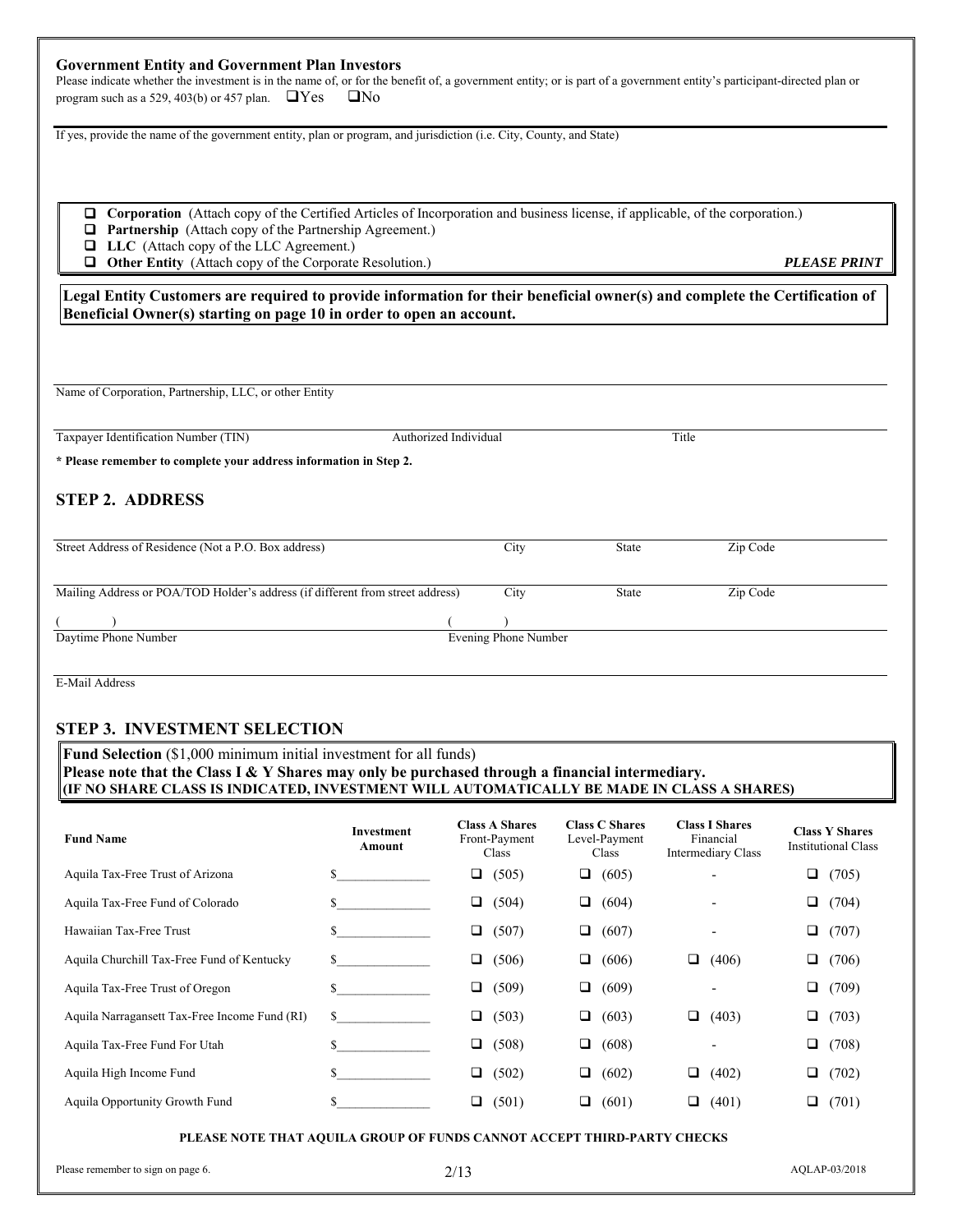| Check here to authorize the withdrawal of a specific amount from your bank account and the investment of that amount, on a specific day(s) each month<br>□<br>or quarter, into your account in any of the Aquila Group of Funds.<br>Please provide your instructions below. (A bank is any commercial bank, savings bank or credit union.)<br>on the<br>(YOU MUST ATTACH A PRE-PRINTED VOIDED CHECK)<br><b>Reduced Sales Charge</b><br>(Applicable for Class A Shares only)<br><b>Q</b> Letter of Intent (See terms of Letter of Intent and Escrow at the end of this application)<br>1.<br>$\Box$ \$25,000<br>\$100,000<br>\$500,000<br>□<br>⊔<br>⊔<br>\$2,500,000<br>$\Box$ \$50,000<br>$\Box$<br>$\Box$<br>\$1,000,000<br>\$250,000<br>◻<br>\$5,000,000<br>$\Box$ Rights of Accumulation<br>2.<br>Check here to link tax identification numbers or account numbers listed below for Rights of Accumulation privileges. Aquila Group of Funds allows<br>you to combine the value of your purchase of any or all Aquila Group of Funds with the value of shares that you and your immediate family already<br>own.<br>Tax ID or Account Number<br>Tax ID or Account Number<br>Tax ID or Account Number<br>$\Box$ Purchases at NAV I certify that I qualify for a sales charge waiver for the following reason:<br>3.<br>(State reason – see prospectus for available reasons)<br>You may lower your cost of investing through a variety of means. To qualify, you may need to provide additional information at the time of purchase.<br>Please be sure to review the prospectus carefully or ask your financial advisor about letter of intent, rights of accumulation, and breakpoints (sales charges<br>based on the value, at the time of investment, of your aggregate holdings in the Aquila Group of Funds).<br>How did you hear of the Aquila Group of Funds?<br><b>Dividend Income and Capital Gain Distributions</b><br>(Class I & Y Shares: instruct financial intermediary)<br>(Distributions are automatically reinvested unless otherwise specified)<br>Reinvested<br>$\Box$ Paid in cash*.<br>Dividends:<br>$\Box$ Paid in cash*.<br>Capital Gains:<br>Reinvested<br>$-$ OR $-$<br>. Fund:<br>$\Box$ Direct Deposit to my bank account (applicable to 100% of cash dividends and/or capital gain distributions)<br>(YOU MUST ATTACH A PRE-PRINTED VOIDED CHECK)<br>$\Box$ Mail check to my current address of record. |  | Automatic Monthly Investments (Minimum investment \$50 for all funds) |  | (Not applicable for Class I & Y Shares) |
|---------------------------------------------------------------------------------------------------------------------------------------------------------------------------------------------------------------------------------------------------------------------------------------------------------------------------------------------------------------------------------------------------------------------------------------------------------------------------------------------------------------------------------------------------------------------------------------------------------------------------------------------------------------------------------------------------------------------------------------------------------------------------------------------------------------------------------------------------------------------------------------------------------------------------------------------------------------------------------------------------------------------------------------------------------------------------------------------------------------------------------------------------------------------------------------------------------------------------------------------------------------------------------------------------------------------------------------------------------------------------------------------------------------------------------------------------------------------------------------------------------------------------------------------------------------------------------------------------------------------------------------------------------------------------------------------------------------------------------------------------------------------------------------------------------------------------------------------------------------------------------------------------------------------------------------------------------------------------------------------------------------------------------------------------------------------------------------------------------------------------------------------------------------------------------------------------------------------------------------------------------------------------------------------------------------------------------------------------------------------------------------------------------------------------------------|--|-----------------------------------------------------------------------|--|-----------------------------------------|
| Amount \$<br>for Automatic Investment, the 16 <sup>th</sup> of the month will be selected as the investment date. If the selected date falls on a weekend or holiday, your Automatic Investment<br>will take place on the next available business day.<br>$\Box$ Financial Professional-(FP1) $\Box$ Mailing from Aquila Distributors/Ad-(MA2) $\Box$ Friend/Family Member-(FM3) $\Box$ Seminar-(SM4)<br><b>STEP 4. ACCOUNT FEATURES</b><br>Indicate below whether Dividends and Capital Gain Distributions are to be reinvested, paid in cash, or used to purchase shares in one other Fund:<br>Direct 100% of dividend income and capital gain distributions to my Aquila Group of Funds account #<br>*For cash dividends and/or distributions, please choose one of the following:                                                                                                                                                                                                                                                                                                                                                                                                                                                                                                                                                                                                                                                                                                                                                                                                                                                                                                                                                                                                                                                                                                                                                                                                                                                                                                                                                                                                                                                                                                                                                                                                                                                 |  |                                                                       |  |                                         |
|                                                                                                                                                                                                                                                                                                                                                                                                                                                                                                                                                                                                                                                                                                                                                                                                                                                                                                                                                                                                                                                                                                                                                                                                                                                                                                                                                                                                                                                                                                                                                                                                                                                                                                                                                                                                                                                                                                                                                                                                                                                                                                                                                                                                                                                                                                                                                                                                                                       |  |                                                                       |  |                                         |
|                                                                                                                                                                                                                                                                                                                                                                                                                                                                                                                                                                                                                                                                                                                                                                                                                                                                                                                                                                                                                                                                                                                                                                                                                                                                                                                                                                                                                                                                                                                                                                                                                                                                                                                                                                                                                                                                                                                                                                                                                                                                                                                                                                                                                                                                                                                                                                                                                                       |  |                                                                       |  |                                         |
|                                                                                                                                                                                                                                                                                                                                                                                                                                                                                                                                                                                                                                                                                                                                                                                                                                                                                                                                                                                                                                                                                                                                                                                                                                                                                                                                                                                                                                                                                                                                                                                                                                                                                                                                                                                                                                                                                                                                                                                                                                                                                                                                                                                                                                                                                                                                                                                                                                       |  |                                                                       |  |                                         |
|                                                                                                                                                                                                                                                                                                                                                                                                                                                                                                                                                                                                                                                                                                                                                                                                                                                                                                                                                                                                                                                                                                                                                                                                                                                                                                                                                                                                                                                                                                                                                                                                                                                                                                                                                                                                                                                                                                                                                                                                                                                                                                                                                                                                                                                                                                                                                                                                                                       |  |                                                                       |  |                                         |
|                                                                                                                                                                                                                                                                                                                                                                                                                                                                                                                                                                                                                                                                                                                                                                                                                                                                                                                                                                                                                                                                                                                                                                                                                                                                                                                                                                                                                                                                                                                                                                                                                                                                                                                                                                                                                                                                                                                                                                                                                                                                                                                                                                                                                                                                                                                                                                                                                                       |  |                                                                       |  |                                         |
|                                                                                                                                                                                                                                                                                                                                                                                                                                                                                                                                                                                                                                                                                                                                                                                                                                                                                                                                                                                                                                                                                                                                                                                                                                                                                                                                                                                                                                                                                                                                                                                                                                                                                                                                                                                                                                                                                                                                                                                                                                                                                                                                                                                                                                                                                                                                                                                                                                       |  |                                                                       |  |                                         |
|                                                                                                                                                                                                                                                                                                                                                                                                                                                                                                                                                                                                                                                                                                                                                                                                                                                                                                                                                                                                                                                                                                                                                                                                                                                                                                                                                                                                                                                                                                                                                                                                                                                                                                                                                                                                                                                                                                                                                                                                                                                                                                                                                                                                                                                                                                                                                                                                                                       |  |                                                                       |  |                                         |
|                                                                                                                                                                                                                                                                                                                                                                                                                                                                                                                                                                                                                                                                                                                                                                                                                                                                                                                                                                                                                                                                                                                                                                                                                                                                                                                                                                                                                                                                                                                                                                                                                                                                                                                                                                                                                                                                                                                                                                                                                                                                                                                                                                                                                                                                                                                                                                                                                                       |  |                                                                       |  |                                         |
|                                                                                                                                                                                                                                                                                                                                                                                                                                                                                                                                                                                                                                                                                                                                                                                                                                                                                                                                                                                                                                                                                                                                                                                                                                                                                                                                                                                                                                                                                                                                                                                                                                                                                                                                                                                                                                                                                                                                                                                                                                                                                                                                                                                                                                                                                                                                                                                                                                       |  |                                                                       |  |                                         |
|                                                                                                                                                                                                                                                                                                                                                                                                                                                                                                                                                                                                                                                                                                                                                                                                                                                                                                                                                                                                                                                                                                                                                                                                                                                                                                                                                                                                                                                                                                                                                                                                                                                                                                                                                                                                                                                                                                                                                                                                                                                                                                                                                                                                                                                                                                                                                                                                                                       |  |                                                                       |  |                                         |
|                                                                                                                                                                                                                                                                                                                                                                                                                                                                                                                                                                                                                                                                                                                                                                                                                                                                                                                                                                                                                                                                                                                                                                                                                                                                                                                                                                                                                                                                                                                                                                                                                                                                                                                                                                                                                                                                                                                                                                                                                                                                                                                                                                                                                                                                                                                                                                                                                                       |  |                                                                       |  |                                         |
|                                                                                                                                                                                                                                                                                                                                                                                                                                                                                                                                                                                                                                                                                                                                                                                                                                                                                                                                                                                                                                                                                                                                                                                                                                                                                                                                                                                                                                                                                                                                                                                                                                                                                                                                                                                                                                                                                                                                                                                                                                                                                                                                                                                                                                                                                                                                                                                                                                       |  |                                                                       |  |                                         |
|                                                                                                                                                                                                                                                                                                                                                                                                                                                                                                                                                                                                                                                                                                                                                                                                                                                                                                                                                                                                                                                                                                                                                                                                                                                                                                                                                                                                                                                                                                                                                                                                                                                                                                                                                                                                                                                                                                                                                                                                                                                                                                                                                                                                                                                                                                                                                                                                                                       |  |                                                                       |  |                                         |
|                                                                                                                                                                                                                                                                                                                                                                                                                                                                                                                                                                                                                                                                                                                                                                                                                                                                                                                                                                                                                                                                                                                                                                                                                                                                                                                                                                                                                                                                                                                                                                                                                                                                                                                                                                                                                                                                                                                                                                                                                                                                                                                                                                                                                                                                                                                                                                                                                                       |  |                                                                       |  |                                         |
|                                                                                                                                                                                                                                                                                                                                                                                                                                                                                                                                                                                                                                                                                                                                                                                                                                                                                                                                                                                                                                                                                                                                                                                                                                                                                                                                                                                                                                                                                                                                                                                                                                                                                                                                                                                                                                                                                                                                                                                                                                                                                                                                                                                                                                                                                                                                                                                                                                       |  |                                                                       |  |                                         |
|                                                                                                                                                                                                                                                                                                                                                                                                                                                                                                                                                                                                                                                                                                                                                                                                                                                                                                                                                                                                                                                                                                                                                                                                                                                                                                                                                                                                                                                                                                                                                                                                                                                                                                                                                                                                                                                                                                                                                                                                                                                                                                                                                                                                                                                                                                                                                                                                                                       |  |                                                                       |  |                                         |
|                                                                                                                                                                                                                                                                                                                                                                                                                                                                                                                                                                                                                                                                                                                                                                                                                                                                                                                                                                                                                                                                                                                                                                                                                                                                                                                                                                                                                                                                                                                                                                                                                                                                                                                                                                                                                                                                                                                                                                                                                                                                                                                                                                                                                                                                                                                                                                                                                                       |  |                                                                       |  |                                         |
|                                                                                                                                                                                                                                                                                                                                                                                                                                                                                                                                                                                                                                                                                                                                                                                                                                                                                                                                                                                                                                                                                                                                                                                                                                                                                                                                                                                                                                                                                                                                                                                                                                                                                                                                                                                                                                                                                                                                                                                                                                                                                                                                                                                                                                                                                                                                                                                                                                       |  |                                                                       |  |                                         |
|                                                                                                                                                                                                                                                                                                                                                                                                                                                                                                                                                                                                                                                                                                                                                                                                                                                                                                                                                                                                                                                                                                                                                                                                                                                                                                                                                                                                                                                                                                                                                                                                                                                                                                                                                                                                                                                                                                                                                                                                                                                                                                                                                                                                                                                                                                                                                                                                                                       |  |                                                                       |  |                                         |
|                                                                                                                                                                                                                                                                                                                                                                                                                                                                                                                                                                                                                                                                                                                                                                                                                                                                                                                                                                                                                                                                                                                                                                                                                                                                                                                                                                                                                                                                                                                                                                                                                                                                                                                                                                                                                                                                                                                                                                                                                                                                                                                                                                                                                                                                                                                                                                                                                                       |  |                                                                       |  |                                         |
|                                                                                                                                                                                                                                                                                                                                                                                                                                                                                                                                                                                                                                                                                                                                                                                                                                                                                                                                                                                                                                                                                                                                                                                                                                                                                                                                                                                                                                                                                                                                                                                                                                                                                                                                                                                                                                                                                                                                                                                                                                                                                                                                                                                                                                                                                                                                                                                                                                       |  |                                                                       |  |                                         |
|                                                                                                                                                                                                                                                                                                                                                                                                                                                                                                                                                                                                                                                                                                                                                                                                                                                                                                                                                                                                                                                                                                                                                                                                                                                                                                                                                                                                                                                                                                                                                                                                                                                                                                                                                                                                                                                                                                                                                                                                                                                                                                                                                                                                                                                                                                                                                                                                                                       |  |                                                                       |  |                                         |
| <b>Telephone Purchase</b><br>(Not applicable for Class I & Y Shares)                                                                                                                                                                                                                                                                                                                                                                                                                                                                                                                                                                                                                                                                                                                                                                                                                                                                                                                                                                                                                                                                                                                                                                                                                                                                                                                                                                                                                                                                                                                                                                                                                                                                                                                                                                                                                                                                                                                                                                                                                                                                                                                                                                                                                                                                                                                                                                  |  |                                                                       |  |                                         |

**(YOU MUST ATTACH A PRE-PRINTED VOIDED CHECK)**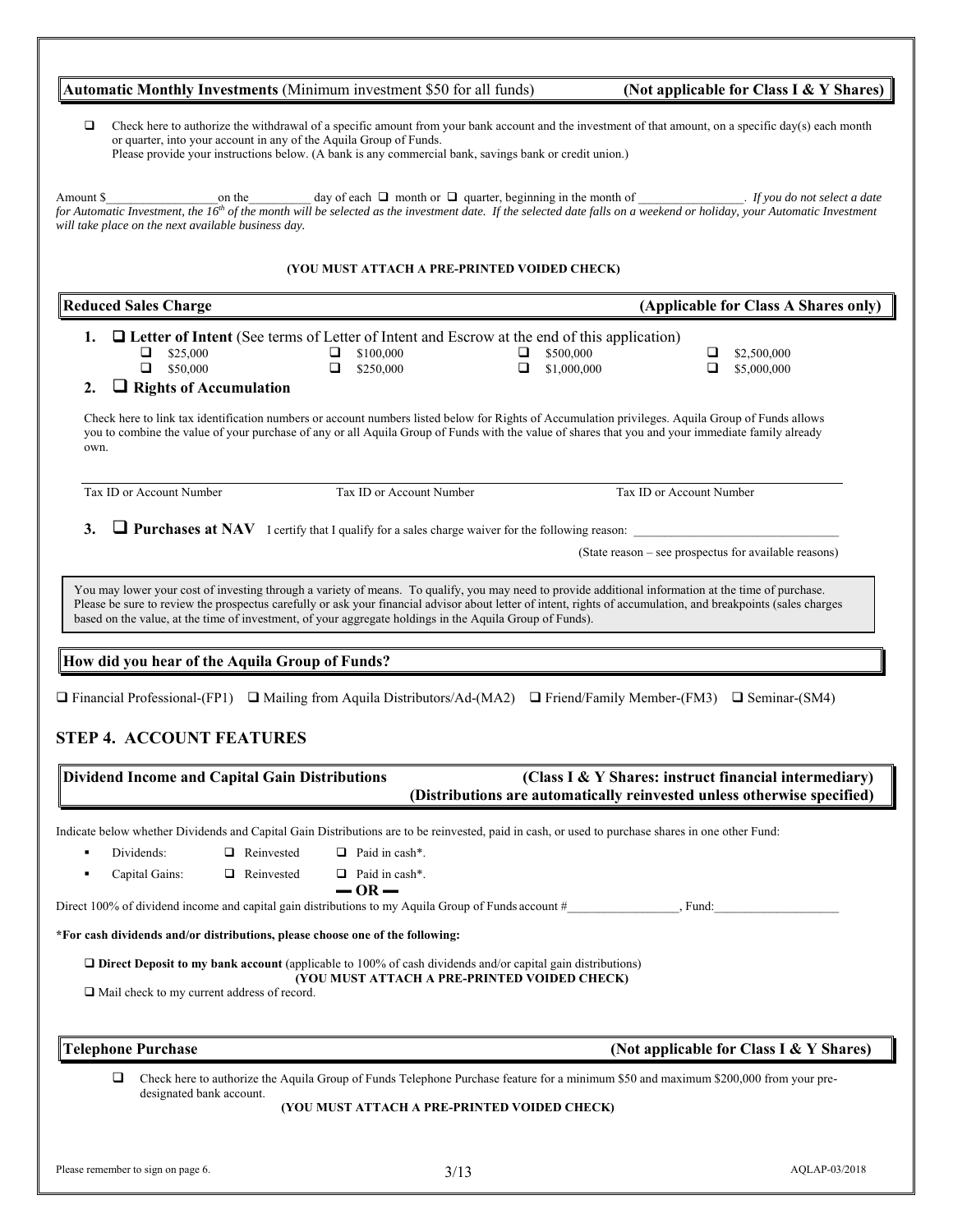| <b>Telephone Exchange</b>                                                                                                                                     |                                                                                                                                                                                                                                                                                                                                                                                                                                                                                                                                                                                                                                                                                                                                                                                                                                                    | (Not applicable for Class I & Y Shares)                                                            |                                         |  |  |
|---------------------------------------------------------------------------------------------------------------------------------------------------------------|----------------------------------------------------------------------------------------------------------------------------------------------------------------------------------------------------------------------------------------------------------------------------------------------------------------------------------------------------------------------------------------------------------------------------------------------------------------------------------------------------------------------------------------------------------------------------------------------------------------------------------------------------------------------------------------------------------------------------------------------------------------------------------------------------------------------------------------------------|----------------------------------------------------------------------------------------------------|-----------------------------------------|--|--|
| Q<br>acceptance of, or acting or failure to act upon, this authorization.                                                                                     | Check here to authorize an exchange among accounts in your name within the Aquila Group of Funds by telephone. The Agent is<br>authorized to accept and act upon my/our or any other person's telephone instructions to execute the exchange of shares of one Aquila-<br>sponsored fund for shares of another Aquila-sponsored fund with identical shareholder registration in the manner described in the<br>Prospectus. Except for gross negligence in acting upon such telephone instructions, and subject to the conditions set forth herein, I/We<br>understand and agree to hold harmless the Agent, each of the Aquila Funds, and their respective officers, directors, trustees, employees,<br>agents and affiliates against any liability, damage, expense, claim or loss, including reasonable costs and attorney's fees, resulting from |                                                                                                    |                                         |  |  |
| <b>Expedited Redemption</b>                                                                                                                                   |                                                                                                                                                                                                                                                                                                                                                                                                                                                                                                                                                                                                                                                                                                                                                                                                                                                    |                                                                                                    | (Not applicable for Class I & Y Shares) |  |  |
| □                                                                                                                                                             | Check here to authorize payment of cash proceeds from the redemption of shares in the amount of \$1,000 or more to be wired to my/our<br>bank account. The bank account must be in the same name(s) as the account on record.                                                                                                                                                                                                                                                                                                                                                                                                                                                                                                                                                                                                                      |                                                                                                    |                                         |  |  |
|                                                                                                                                                               | (YOU MUST ATTACH A PRE-PRINTED VOIDED CHECK)                                                                                                                                                                                                                                                                                                                                                                                                                                                                                                                                                                                                                                                                                                                                                                                                       |                                                                                                    |                                         |  |  |
| <b>Automatic Withdrawal Plan</b>                                                                                                                              |                                                                                                                                                                                                                                                                                                                                                                                                                                                                                                                                                                                                                                                                                                                                                                                                                                                    |                                                                                                    | (Applicable for Class A Shares only)    |  |  |
| ❏                                                                                                                                                             | Check here if you have at least \$5,000 in non-certificate shares and authorize BNY Mellon (the "Agent") to redeem sufficient shares from your<br>account at the then stated net asset value. Application must be received in good order at least 2 weeks prior to first actual liquidation date.                                                                                                                                                                                                                                                                                                                                                                                                                                                                                                                                                  |                                                                                                    |                                         |  |  |
| $\circ$                                                                                                                                                       |                                                                                                                                                                                                                                                                                                                                                                                                                                                                                                                                                                                                                                                                                                                                                                                                                                                    |                                                                                                    |                                         |  |  |
| Payments to be made:<br>$\circ$<br>⊔<br>Monthly<br>$\Box$<br>Quarterly<br>Payment method:<br>$\circ$<br>⊔<br>❏<br>$\Box$<br><b>Cost Basis Method Election</b> | Mail check to my current address<br>Wire to my bank account (YOU MUST ATTACH A PRE-PRINTED VOIDED CHECK)                                                                                                                                                                                                                                                                                                                                                                                                                                                                                                                                                                                                                                                                                                                                           |                                                                                                    | (mm / dd / yyyy)                        |  |  |
| Professional before making important tax elections for your account(s).                                                                                       | IRS regulations require that we report cost basis on mutual fund shares purchased after January 1, 2012 and subsequently redeemed. Below is a list of the<br>cost basis reporting methods available to you. If you do not elect a cost basis reporting method, Aquila Group of Funds will apply our Default<br>Method, which is Average Cost, to covered shares when redeemed. We strongly recommend that you consult with your Tax Advisor and/or Financial                                                                                                                                                                                                                                                                                                                                                                                       |                                                                                                    |                                         |  |  |
|                                                                                                                                                               | Cost basis reporting does not apply to retirement accounts, C corporations, and exempt organizations.                                                                                                                                                                                                                                                                                                                                                                                                                                                                                                                                                                                                                                                                                                                                              |                                                                                                    |                                         |  |  |
| □ Average Cost<br>$\Box$ Last-In, First-Out<br>Highest Cost Long-Term, First-Out<br>□ Lowest Cost Short-Term, First-Out                                       | $\Box$ Specific Share ID<br>$\Box$ Lowest Cost, First-Out<br>□ Highest Cost Short-Term, First-Out                                                                                                                                                                                                                                                                                                                                                                                                                                                                                                                                                                                                                                                                                                                                                  | $\Box$ First-In, First-Out<br>$\Box$ Highest Cost, First-Out<br>□ Lowest Cost Long-Term, First-Out |                                         |  |  |
| <b>STEP 5. BANK INFORMATION</b>                                                                                                                               |                                                                                                                                                                                                                                                                                                                                                                                                                                                                                                                                                                                                                                                                                                                                                                                                                                                    |                                                                                                    |                                         |  |  |
| Bank Account Registration Names(s)                                                                                                                            |                                                                                                                                                                                                                                                                                                                                                                                                                                                                                                                                                                                                                                                                                                                                                                                                                                                    | <b>Bank Account Number</b>                                                                         |                                         |  |  |
| Bank                                                                                                                                                          |                                                                                                                                                                                                                                                                                                                                                                                                                                                                                                                                                                                                                                                                                                                                                                                                                                                    | Transit / ABA Routing Number                                                                       |                                         |  |  |
| <b>Street Address</b>                                                                                                                                         | City                                                                                                                                                                                                                                                                                                                                                                                                                                                                                                                                                                                                                                                                                                                                                                                                                                               | State                                                                                              | Zip Code                                |  |  |
| <b>DEPOSITOR'S AUTHORIZATION TO HONOR DEBITS</b>                                                                                                              |                                                                                                                                                                                                                                                                                                                                                                                                                                                                                                                                                                                                                                                                                                                                                                                                                                                    |                                                                                                    |                                         |  |  |
|                                                                                                                                                               | - I/We authorize the Financial Institution listed above to charge to my/our account any drafts or debits drawn on my/our account initiated by the Agent, and<br>to pay such sums in accordance therewith, provided my/our account has sufficient funds to cover such drafts or debits. I/We further agree that your<br>treatment of such orders will be the same as if I/we personally signed or initiated the drafts or debits.                                                                                                                                                                                                                                                                                                                                                                                                                   |                                                                                                    |                                         |  |  |

- I/We understand that this authorization will remain in effect until you receive my/our written instructions to cancel this service. I/We also agree that if any such drafts or debits are dishonored, for any reason, you shall have no liabilities.

# **Attach Pre-Printed Voided Check Here**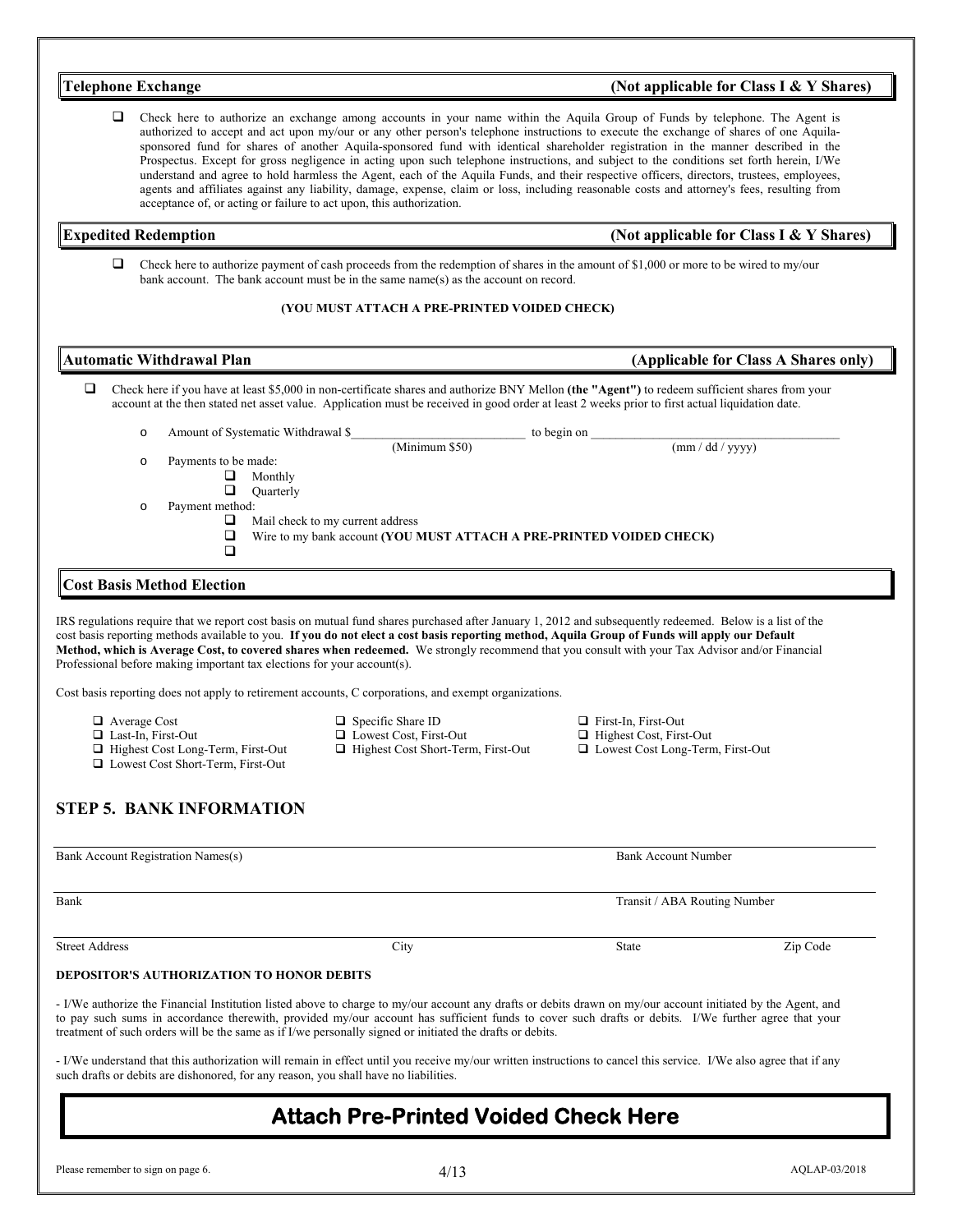#### **INDEMNIFICATION AGREEMENT**

To: Financial Institution Named in Step 5, above

So that you may comply with your depositor's request, Aquila Distributors LLC, (the "Distributor") agrees:

1. Electronic Funds Transfer debit and credit items transmitted pursuant to the above authorization shall be subject to the provisions of the Operating Rules of the National Automated Clearing House Association.

2. To indemnify and hold you harmless from any loss you may suffer in connection with the execution and issuance of any electronic debit in the normal course of business initiated by the Agent (except any loss due to your payment of any amount drawn against insufficient or uncollected funds), provided that you promptly notify us in writing of any claim against you with respect to the same, and further provided that you will not settle or pay or agree to settle or pay any such claim without the written permission of the Distributor.

3. To indemnify you for any loss including your reasonable costs and expenses in the event that you dishonor, with or without cause, any such electronic debit.

# **STEP 6. SHAREHOLDER AUTHORIZATION/SIGNATURE(S) REQUIRED**

The undersigned warrants that he/she has full authority and is of legal age to purchase shares of the Fund and has received and read (1) a current Prospectus of the Fund and agrees to its terms, and (2) the Fund's Privacy Notice and understands the fund's information sharing practices.

- I/We authorize the Fund and its agents to act upon these instructions for the features that have been checked.

- I/We acknowledge that in connection with an Automatic Investment or Telephone Purchases, if my/our account at the Financial Institution has insufficient funds, the Fund and its agents may cancel the purchase transaction and are authorized to liquidate other shares or fractions thereof held in my/our Fund account to make up any deficiency resulting from any decline in the net asset value of shares so purchased and any dividends paid on those shares. I/We authorize the Fund and its agents to correct any transfer error by a debit or credit to my/our Financial Institution account and/or Fund account and to charge the account for any related charges. I/We acknowledge that shares purchased either through Automatic Investment or Telephone Purchase is/are subject to applicable sales charges.

- The Fund, the Agent, the Distributor and their trustees, directors, employees and agents will not be liable for acting upon instructions believed to be genuine, and will not be responsible for any losses resulting from unauthorized telephone transactions if the Agent follows reasonable procedures designed to verify the identity of the caller. The Agent will request some or all of the following information: account name and number; name(s) and social security number registered to the account and personal identification; the Agent may also record calls. Shareholders should verify the accuracy of confirmation statements immediately upon receipt.

# **Certification of Taxpayer Identification Number and Signature(s)**

Under penalties of perjury, I certify that:

- 1. The number shown on this form is my correct taxpayer identification number or I am waiting for a number to be issued to me, **and**
- 2. I am not subject to backup withholding because: (a) I am exempt from backup withholding, or (b) I have not been notified by the Internal Revenue Services (IRS) that I am subject to backup withholding as a result of a failure to report all interest and dividends; or (c) the IRS has notified me that I am no longer subject to backup withholding, **and**
- 3. I am a U.S. person (including a U.S. resident alien).

**Certification Instructions.** You must cross out item 2 above if you have been notified by the IRS that you are currently subject to backup withholding because you have failed to report all interest and dividends on you tax return.

#### *The Internal Revenue Service does not require your consent to any provisions of this document other than the certifications required to avoid backup withholding.*

| Joint Registrant (if any) Signature* | Date |
|--------------------------------------|------|
| Title                                | Date |
|                                      |      |

#### **IMPORTANT INFORMATION ABOUT PROCEDURES FOR OPENING A NEW ACCOUNT**

To help the government fight the funding of terrorism and money laundering activities, Federal law requires all financial institutions to obtain, verify and record information that identifies each person who opens an account. What this means for you: When you open an account, we will ask for your name, address, date of birth and other information that will allow us to identify you. We may also ask to see your driver's license or other identifying documents. We may not be able to establish an account, or we may close your existing account and/or redeem your shares involuntarily, if you do not provide sufficient information within the relevant time periods.

Do you have a stockbroker/advisor?  $\Box$  No  $\Box$  Yes If yes, please have them complete Step 7.

#### Please remember to sign on page 6.  $5/13$  AQLAP-03/2018 Please note that the Class I & Y Shares may only be purchased through a financial intermediary. Please complete step 7.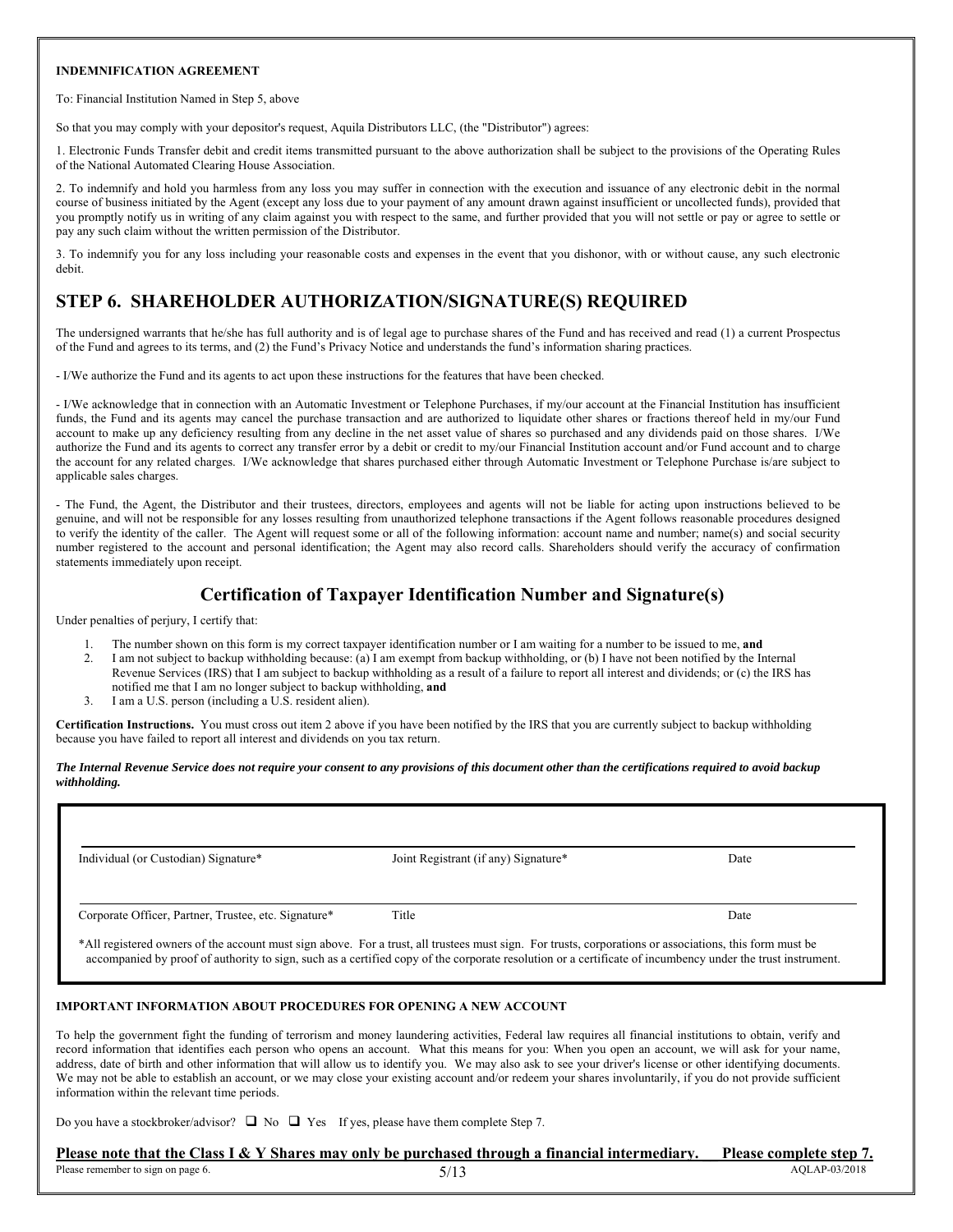# **STEP 7. ADVISOR/DEALER USE ONLY (IMPORTANT – TO BE COMPLETED BY BROKER/DEALER OR ADVISOR)**

| Advisor or Broker/Dealer Name |      | <b>Branch Number</b>    |          |  |
|-------------------------------|------|-------------------------|----------|--|
| Representative's Name         |      | Representative's Number |          |  |
| <b>Street Address</b>         | City | State                   | Zip Code |  |
| Daytime Telephone Number      |      | Cell Phone Number       |          |  |

#### E-Mail Address

#### **SPECIAL INFORMATION**

- Certain features (Automatic Investment, Telephone Purchase, Expedited Redemption and Direct Deposit of Dividends) are effective 15 days after the Fund's Agent receives this form in good order.

- You may cancel any feature at any time, effective 3 days after the Agent receives written notice from you.

- Either the Fund or the Agent may cancel any feature, without prior notice, if in its judgment your use of any feature involves unusual effort or difficulty in the administration of your account.

- The Fund reserves the right to alter, amend or terminate any or all features or to charge a service fee upon 30 days written notice to shareholders except if additional notice is specifically required by the terms of the Prospectus.

#### **BANKING INFORMATION**

- If your Financial Institution account changes, you must complete a Ready Access Features Form which may be obtained from Aquila Distributors LLC at 1-800-437-1020, or by visiting our website at www.aquilafunds.com, and send it to the Agent together with a pre-printed "voided" check from the new account. The new Financial Institution change is effective 15 days after the Fund's Agent receives this form in good order.

#### **TERMS OF LETTER OF INTENT AND ESCROW (Applicable to Class A Shares only)**

- By checking Box 1 (on page 3) and signing the application (on page 5), the investor is entitled to make each purchase at the public offering price applicable to a single transaction of the dollar amount checked above, and agrees to be bound by the terms and conditions applicable to Letters of Intent (the "letter") appearing below.

- The investor intends to purchase, with a sales charge, within a thirteen (13) month period, Class A Shares of the Fund through a single selected dealer or the Distributor. Class A Shares of the Fund previously purchased by the investor, also with a sales charge, and which are still owned by the investor (valued at the higher of the public offering price on the date of this letter or the initial purchase price, whichever is higher) may also be included in determining the applicable reduction.

- An aggregate amount of at least \$25,000 together with shares owned by the investor as of the date of this Letter (valued at the higher of the public offering price on the date of this letter or the initial purchase price, whichever is higher), will equal or exceed the minimum amount checked above.

- If shares purchased by the investor, added to the value of shares owned by the investor as of the date of the letter of intent, do not aggregate to the minimum amount specified above, the investor will pay the increased amount of sales charge prescribed in the terms of escrow below.

- The commission to the dealer or broker, if any, named herein shall be at the rate applicable to the minimum amount of the investor's specified intended purchases checked above. If the investor's actual market value at the time the Letters of Intent is established plus any new purchase(s) does not reach this minimum amount, the commissions previously paid to the dealer will be adjusted to the rate applicable to the investor's total purchases.

- The investor's dealer or broker shall refer to this letter when placing any future purchase orders for the investor while this letter is in effect.

#### The Escrow shall operate as follows:

1. Out of the initial purchase (or subsequent purchases if necessary), 3% of the dollar amount specified in the Letter of Intent (computed to the nearest full share) shall be held in escrow in shares of the Fund by the Agent. All dividends and any capital gains distributions on the escrowed shares will be credited to the investor's account.

2. If the total minimum investment specified under the letter is completed within a thirteen-month period, the escrowed shares will be promptly released to the investor. However, shares disposed of prior to completion of the purchase requirement under the letter will be deducted from the amount required to complete the investment commitment.

3. If the total purchases pursuant to the letter are less than the amount specified in the letter as the intended aggregate purchases, the investor must remit to the Distributor an amount equal to the difference between the dollar amount of sales charges actually paid and the amount of sales charges which would have been paid if the total amount purchased had been made at a single time. If such difference in sales charges is not paid within twenty days after receipt of a request from the Distributor or the dealer, the Distributor will, within sixty days after the expiration of the letter, redeem the number of escrowed shares necessary to realize such difference in sales charges. Full shares and any cash proceeds for a fractional share remaining after such redemption will be released to the investor. The escrow of shares will not be released until any additional sales charge due has been paid as stated in this section.

4. By checking Box 1 (on page 3) and signing the application (on page 5), the investor irrevocably constitutes and appoints the Agent or the Distributor as the investor's attorney to surrender for redemption any or all escrowed shares on the books of the Fund.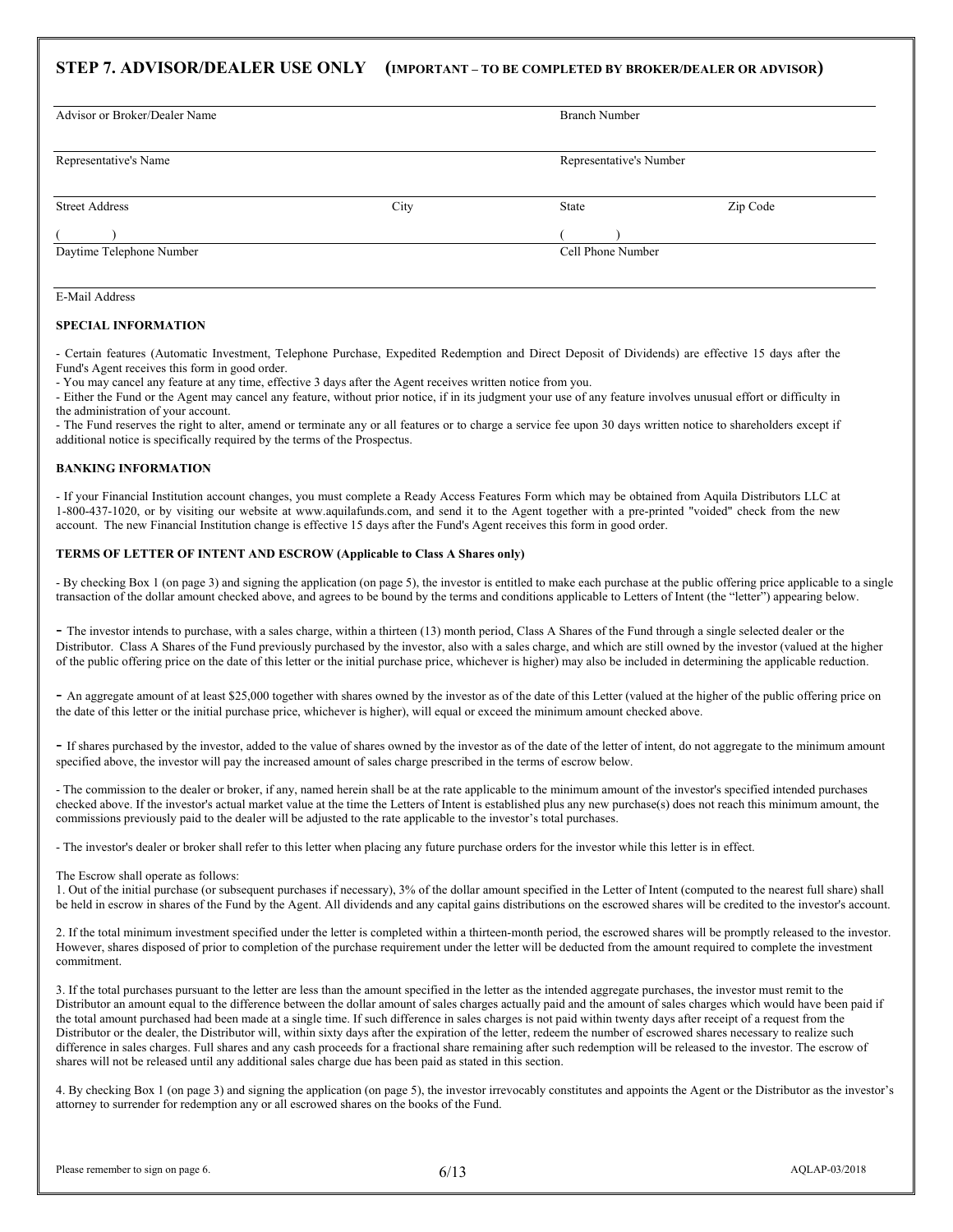### **AUTOMATIC WITHDRAWAL PLAN PROVISIONS (Applicable to Class A Shares only)**

By requesting an Automatic Withdrawal Plan, the applicant agrees to the terms and conditions applicable to such plans, as stated below.

1. The Agent will administer the Automatic Withdrawal Plan (the "Plan") as agent for the person (the "Planholder") who executed the Plan authorization.

2. Certificates will not be issued for shares of the Fund purchased for and held under the Plan, but the Agent will credit all such shares to the Planholder on the records of the Fund. Any share certificates now held by the Planholder may be surrendered unendorsed to the Agent with the application so that the shares represented by the certificate may be held under the Plan.

3. Dividends and distributions will be reinvested in shares of the Fund at net asset value without a sales charge.

4. Redemptions of shares in connection with disbursement payments will be made at the net asset value per share in effect at the close of business on the last business day of the month or quarter.

5. The amount and the interval of disbursement payments and the address to which checks are to be mailed may be changed, at any time, by the Planholder on written notification to the Agent. The Planholder should allow at least two weeks time in mailing such notification before the requested change can be put in effect.

6. The Planholder may, at any time, instruct the Agent by written notice (in proper form in accordance with the requirements of the then current Prospectus of the Fund) to redeem all, or any part of, the shares held under the Plan. In such case, the Agent will redeem the number of shares requested at the net asset value per share in effect in accordance with the Fund's usual redemption procedures and will mail a check for the proceeds of such redemption to the Planholder.

7. The Plan may, at any time, be terminated by the Planholder on written notice to the Agent, or by the Agent upon receiving directions to that effect from the Fund. The Agent will also terminate the Plan upon receipt of evidence satisfactory to it of the death or legal incapacity of the Planholder. Upon termination of the Plan by the Agent or the Fund, shares remaining unredeemed will be held in an uncertificated account in the name of the Planholder, and the account will continue as a dividendreinvestment, uncertificated account unless and until proper instructions are received from the Planholder, his executor or guardian, or as otherwise appropriate.

8. The Agent shall incur no liability to the Planholder for any action taken or omitted by the Agent in good faith.

9. In the event that the Agent shall cease to act as transfer agent for the Fund, the Planholder will be deemed to have appointed a successor transfer agent to act as his agent in administering the Plan.

10. Purchases of additional shares concurrently with withdrawals are undesirable because of sales charges when purchases are made. Accordingly, a Planholder may not maintain this Plan while simultaneously making regular purchases. While an occasional lump sum investment may be made, such investment should normally be an amount equivalent to three times the annual withdrawal or \$5,000, whichever is less.

#### **Please continue to Notice of Privacy Policy and Practices on page 8.**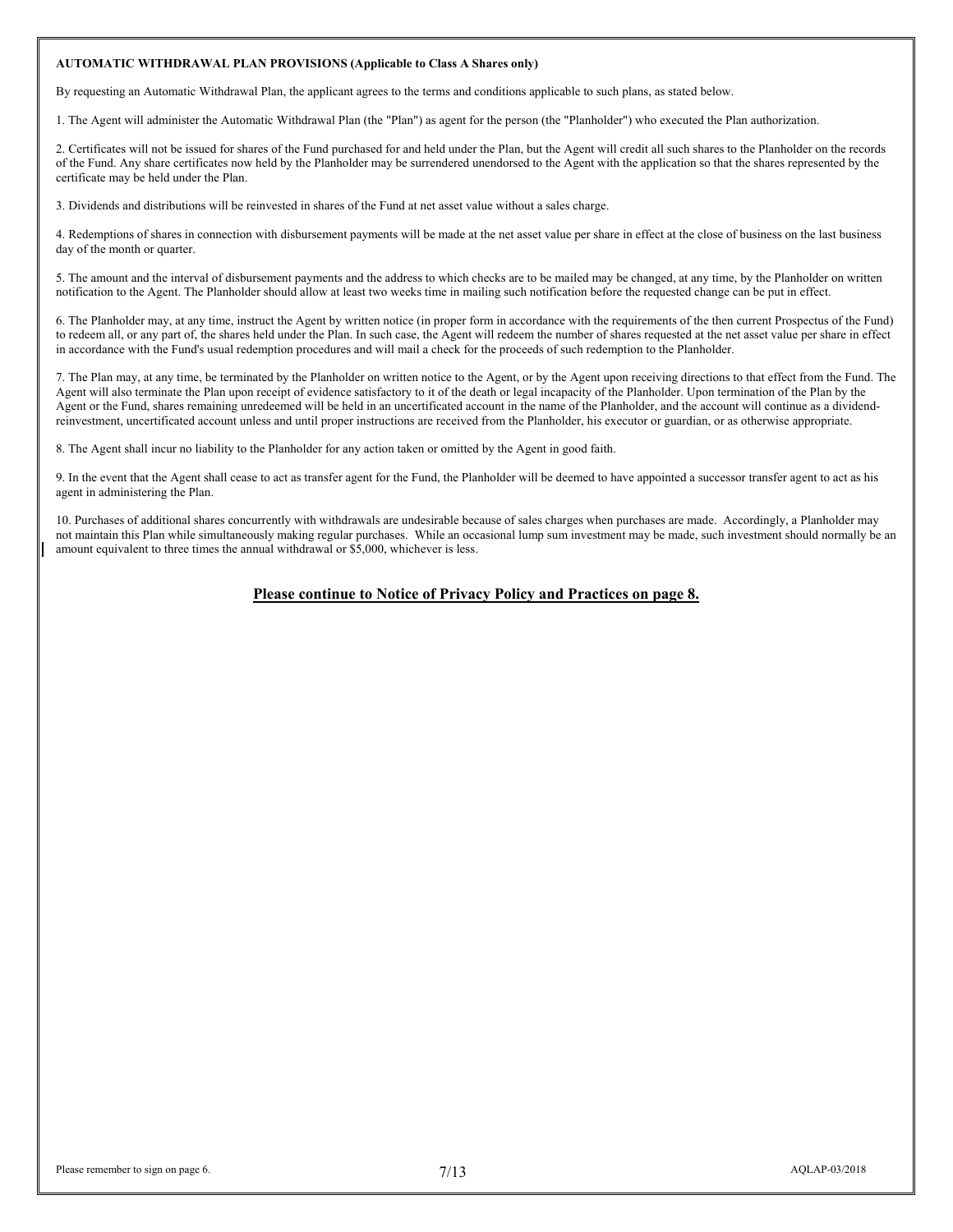



# **AQUILA GROUP OF FUNDS and AQUILA DISTRIBUTORS LLC PRIVACY POLICY NOTICE OF PRIVACY POLICY AND PRACTICES**

| <b>FACTS</b>                                                                                                          | WHAT DOES THE AQUILA GROUP OF FUNDS ("AGOF") and AQUILA DISTRIBUTORS LLC ("ADL")<br>DO WITH YOUR PERSONAL INFORMATION?                                                                                                                                                                                                                                                        |                |                |  |  |  |
|-----------------------------------------------------------------------------------------------------------------------|-------------------------------------------------------------------------------------------------------------------------------------------------------------------------------------------------------------------------------------------------------------------------------------------------------------------------------------------------------------------------------|----------------|----------------|--|--|--|
| Why?                                                                                                                  | Financial companies choose how they share your personal information. Federal law gives consumers the right to limit<br>some but not all sharing. Federal law also requires us to tell you how we collect, share, and protect your personal<br>information. Please read this Notice carefully to understand what we do.                                                        |                |                |  |  |  |
| What?                                                                                                                 | The types of personal information we collect and share depend on the product or service you have with us. This<br>information can include:<br>Social Security number and income<br>assets and transaction history<br>investment experience and risk tolerance<br>٠<br>When you are no longer our customer, we continue to share your information as described in this Notice. |                |                |  |  |  |
| How?                                                                                                                  | All financial companies need to share customers' personal information to run their everyday business. In the section<br>below, we list the reasons financial companies can share their customers' personal information; the reasons the<br>AGOF and ADL choose to share; and whether you can limit this sharing.                                                              |                |                |  |  |  |
| Does AGOF or<br>Can you limit this<br>Reasons we can share your personal information<br><b>ADL</b> share?<br>sharing? |                                                                                                                                                                                                                                                                                                                                                                               |                |                |  |  |  |
| bureaus                                                                                                               | For our everyday business purposes - such as to process your transactions, maintain<br>your account(s), respond to court orders and legal investigations, or report to credit<br><b>YES</b><br>N <sub>O</sub>                                                                                                                                                                 |                |                |  |  |  |
|                                                                                                                       | For our marketing purposes – to offer our products and services to you                                                                                                                                                                                                                                                                                                        | <b>YES</b>     | N <sub>O</sub> |  |  |  |
|                                                                                                                       | For joint marketing with other financial companies                                                                                                                                                                                                                                                                                                                            | N <sub>O</sub> | We Don't Share |  |  |  |
|                                                                                                                       | For our affiliates' everyday business purposes - information about your transactions<br><b>YES</b><br>N <sub>O</sub><br>and experiences                                                                                                                                                                                                                                       |                |                |  |  |  |
| For our affiliates' everyday business purposes - information about your<br>NO<br>We Don't Share<br>creditworthiness   |                                                                                                                                                                                                                                                                                                                                                                               |                |                |  |  |  |
| NO<br>We Don't Share<br>For our affiliates to market to you                                                           |                                                                                                                                                                                                                                                                                                                                                                               |                |                |  |  |  |
|                                                                                                                       | For our non-affiliates to market to you<br>NO<br>We Don't Share                                                                                                                                                                                                                                                                                                               |                |                |  |  |  |
| Call 1-800-437-1020 or go to: www.aquilafunds.com<br><b>Questions?</b>                                                |                                                                                                                                                                                                                                                                                                                                                                               |                |                |  |  |  |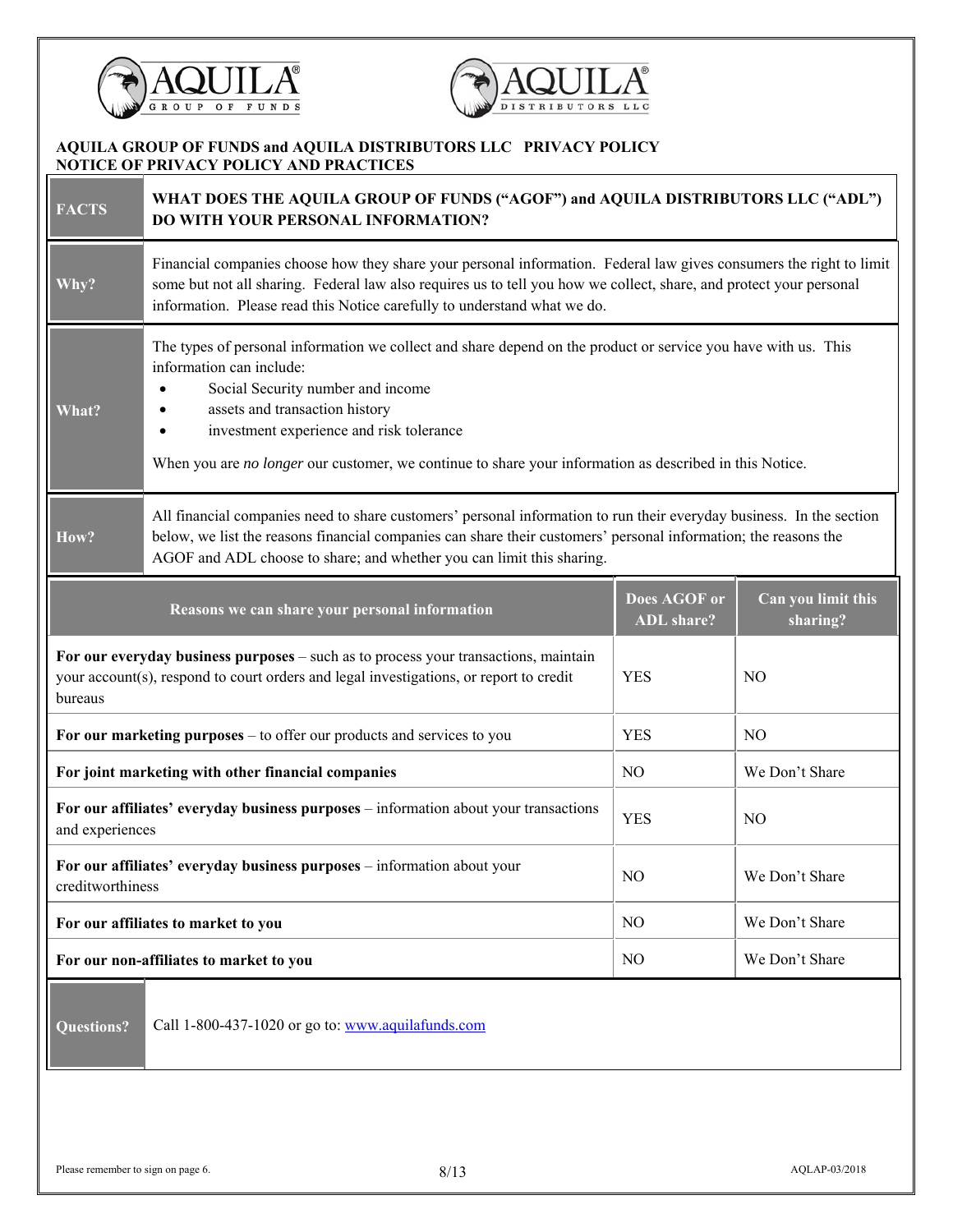| Who we are                                                           |                                                                                                                                                                                                                                                                                                                                                                                                 |  |  |  |  |
|----------------------------------------------------------------------|-------------------------------------------------------------------------------------------------------------------------------------------------------------------------------------------------------------------------------------------------------------------------------------------------------------------------------------------------------------------------------------------------|--|--|--|--|
| Who is providing this<br>Notice?                                     | AGOF and ADL                                                                                                                                                                                                                                                                                                                                                                                    |  |  |  |  |
| What we do                                                           |                                                                                                                                                                                                                                                                                                                                                                                                 |  |  |  |  |
| How do AGOF and<br><b>ADL</b> protect my<br>personal<br>information? | To protect your personal information from unauthorized access and use, we use security measures that<br>comply with federal law. These measures include computer safeguards and secured files and buildings.                                                                                                                                                                                    |  |  |  |  |
| How do AGOF and<br><b>ADL</b> collect my<br>personal<br>information? | We collect your personal information, for example, when you<br>open an account or deposit money<br>$\bullet$<br>provide account information<br>$\bullet$<br>or give us your contact information<br>buy securities from us or<br>sell securities to us<br>$\bullet$<br>We also collect your personal information from other companies, such as credit bureaus, affiliates or other<br>companies. |  |  |  |  |
| Why can't I limit<br>all sharing?                                    | Federal law gives you the right to limit only<br>sharing for affiliates' everyday business purposes-information about your creditworthiness<br>$\bullet$<br>affiliates from using your information to market to you<br>$\bullet$<br>sharing for non-affiliates to market to you<br>$\bullet$<br>State laws and individual companies may give you additional rights to limit sharing.            |  |  |  |  |
| <b>Definitions</b>                                                   |                                                                                                                                                                                                                                                                                                                                                                                                 |  |  |  |  |
| Affiliates                                                           | Companies related by common ownership or control. They can be financial and non-financial companies.<br>Our affiliates include companies with the "Aquila" name. Financial Companies such as:<br>Aquila Management Corporation<br>Aquila Investment Management LLC<br>Aquila Distributors LLC                                                                                                   |  |  |  |  |
| Non-affiliates                                                       | Companies not related by common ownership or control. They can be financial and non-financial<br>companies. AGOF and ADL do not share personal information with non-affiliates so they can market to<br>you.                                                                                                                                                                                    |  |  |  |  |
| <b>Joint marketing</b>                                               | A formal agreement between non-affiliated financial companies that together market financial products or<br>services to you. AGOF and ADL do not jointly market.                                                                                                                                                                                                                                |  |  |  |  |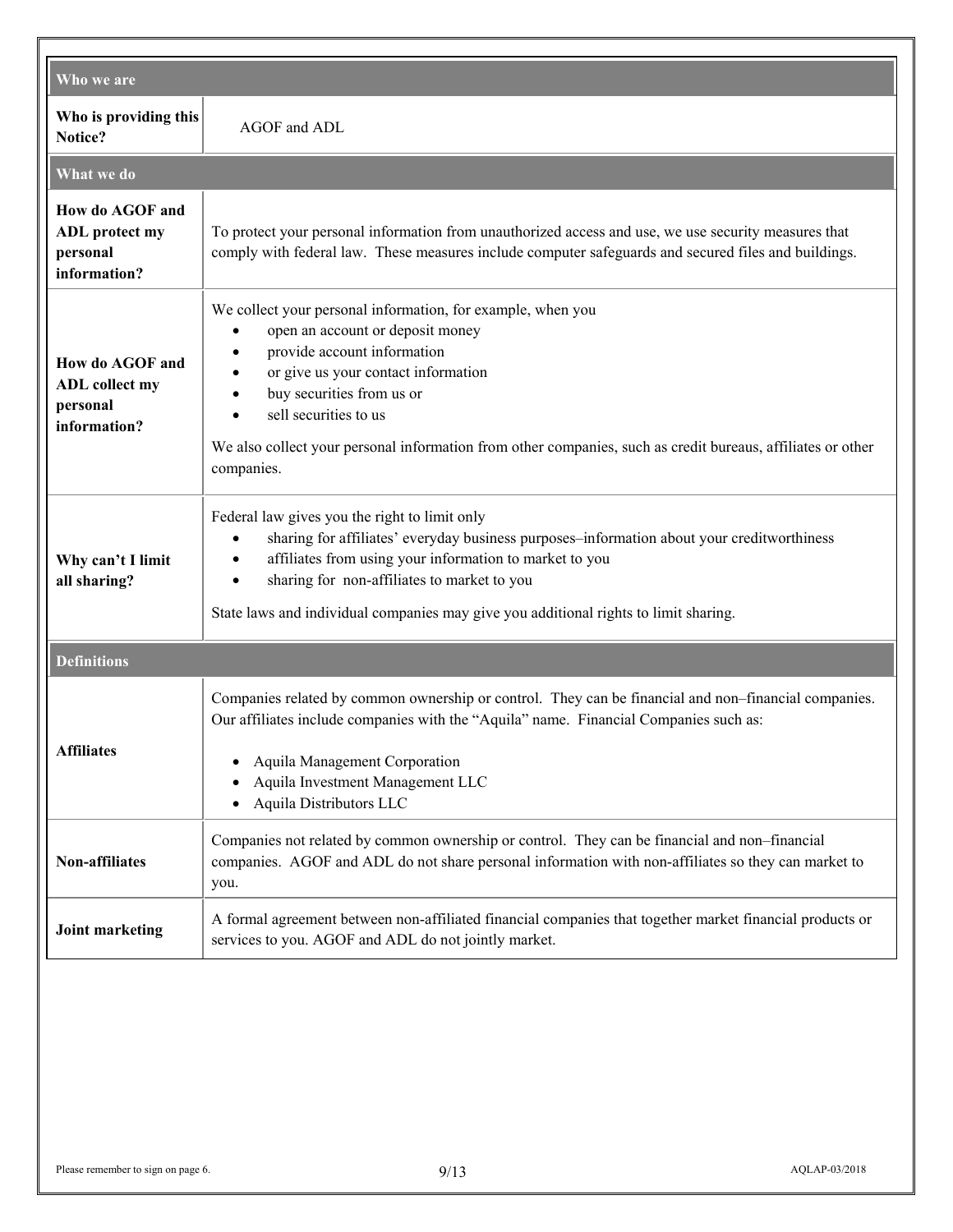# **CERTIFICATION REGARDING BENEFICIAL OWNERS OF LEGAL ENTITY CUSTOMERS**

## **I. GENERAL INSTRUCTIONS**

## **What is this form?**

To help the government fight financial crime, Federal regulation requires certain financial institutions to obtain, verify, and record information about the beneficial owners of legal entity customers. Legal entities can be abused to disguise involvement in terrorist financing, money laundering, tax evasion, corruption, fraud, and other financial crimes. Requiring the disclosure of key individuals who own or control a legal entity (i.e., the beneficial owners) helps law enforcement investigate and prosecute these crimes.

## **Who has to complete this form?**

This form must be completed by the person opening a new account on behalf of a legal entity with any of the following U.S. financial institutions: (i) a bank or credit union; (ii) a broker or dealer in securities; (iii) a mutual fund; (iv) a futures commission merchant; or (v) an introducing broker in commodities.

For the purposes of this form, a **legal entity includes** a corporation, limited liability company, or other entity that is created by filing of a public document with a Secretary of State or similar office, a general partnership, and any similar business entity formed in the United States or a foreign country. **Legal entity does not include** sole proprietorships, unincorporated associations, or natural persons opening accounts on their own behalf.

# **What information do I have to provide?**

This form requires you to provide the name, address, date of birth and Social Security number (or passport number or other similar information, in the case of Non-U.S. Persons) for the following individuals (i.e., the **beneficial owners**):

- i. Each individual, if any, who owns, directly or indirectly, 25 percent or more of the equity interests of the legal entity customer (e.g., each natural person that owns 25 percent or more of the shares of a corporation); **and**
- ii. An individual with significant responsibility for managing the legal entity customer (e.g., a Chief Executive Officer, Chief Financial Officer, Chief Operating Officer, Managing Member, General Partner, President, Vice President, or Treasurer).

The number of individuals that satisfy this definition of "beneficial owner" may vary. Under section (i), depending on the factual circumstances, up to four individuals (but as few as zero) may need to be identified. Regardless of the number of individuals identified under section (i), you must provide the identifying information of one individual under section (ii). It is possible that in some circumstances the same individual might be identified under both sections (e.g., the President of Acme, Inc. who also holds a 30% equity interest). Thus, a completed form will contain the identifying information of at least one individual (under section (ii)), and up to five individuals (i.e., one individual under section (ii) and four 25 percent equity holders under section (i)).

The financial institution may also ask to see a copy of a driver's license or other identifying document for each beneficial owner listed on this form.

*\_\_\_\_\_\_\_\_\_\_\_\_\_\_\_\_\_\_\_\_\_\_\_\_\_\_\_\_\_\_\_\_\_\_\_\_\_\_\_\_\_\_\_\_\_\_\_\_\_\_\_\_\_\_\_\_\_\_\_\_\_\_\_\_\_\_\_\_\_\_\_\_\_\_\_\_\_\_\_\_\_\_\_\_\_\_\_\_\_\_\_\_\_\_\_\_\_\_\_* 

*\_\_\_\_\_\_\_\_\_\_\_\_\_\_\_\_\_\_\_\_\_\_\_\_\_\_\_\_\_\_\_\_\_\_\_\_\_\_\_\_\_\_\_\_\_\_\_\_\_\_\_\_\_\_\_\_\_\_\_\_\_\_\_\_\_\_\_\_\_\_\_\_\_\_\_\_\_\_\_\_\_\_\_\_\_\_\_\_\_\_\_\_*

*\_\_\_\_\_\_\_\_\_\_\_\_\_\_\_\_\_\_\_\_\_\_\_\_\_\_\_\_\_\_\_\_\_\_\_\_\_\_\_\_\_\_\_\_\_\_\_\_\_\_\_\_\_\_\_\_\_\_\_\_\_\_\_\_\_\_\_\_\_\_\_\_\_\_\_\_\_\_\_\_\_\_\_\_\_\_\_\_\_\_\_\_\_\_\_\_\_\_\_\_* 

*\_\_\_\_\_\_\_\_\_\_\_\_\_\_\_\_\_\_\_\_\_\_\_\_\_\_\_\_\_\_\_\_\_\_\_\_\_\_\_\_\_\_\_\_\_\_\_\_\_\_\_\_\_\_\_\_\_\_\_\_\_\_\_\_\_\_\_\_\_\_\_\_\_\_\_\_\_\_\_\_\_\_\_\_\_\_\_\_\_\_\_\_\_\_\_\_\_\_\_\_* 

*\_\_\_\_\_\_\_\_\_\_\_\_\_\_\_\_\_\_\_\_\_\_\_\_\_\_\_\_\_\_\_\_\_\_\_\_\_\_\_\_\_\_\_\_\_\_\_\_\_\_\_\_\_\_\_\_\_\_\_\_\_\_\_\_\_\_\_\_\_\_\_\_\_\_\_\_\_\_\_\_\_\_\_\_\_\_\_\_\_\_\_\_\_\_\_\_\_\_\_\_* 

# **II. CERTIFICATION OF BENEFICIAL OWNER(S)**

### **Persons opening an account on behalf of a legal entity must provide the following information:**

*a) Name and Title of Natural Person Opening Account:* 

*b) Name, Type, and Address of Legal Entity for Which the Account is Being Opened:*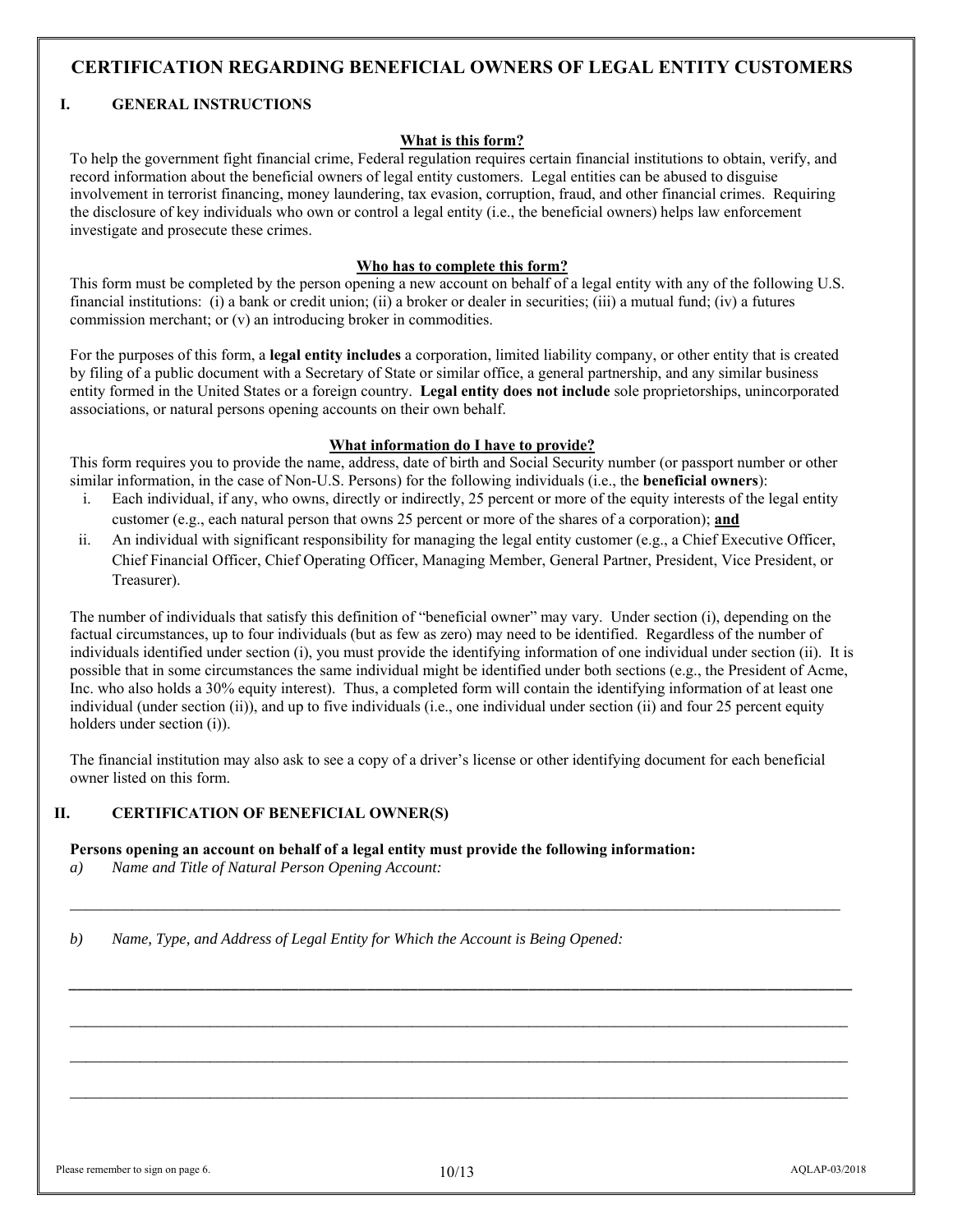*c) The following information for each individual, if any, who, directly or indirectly, through any contract, arrangement, understanding, relationship or otherwise, owns 25 percent or more of the equity interests of the legal entity listed above:* 

| <b>Name</b> | Date of Birth | <b>Address (Residential</b><br><b>Street Address)</b> | For U.S. Persons:<br><b>Social Security</b><br><b>Number</b> | For Non-U.S. Persons:<br><b>Social Security</b><br><b>Number, Passport</b><br><b>Number and Country</b><br>of Issuance, or other<br>similar identification<br>number <sup>1</sup> |
|-------------|---------------|-------------------------------------------------------|--------------------------------------------------------------|-----------------------------------------------------------------------------------------------------------------------------------------------------------------------------------|
|             |               |                                                       |                                                              |                                                                                                                                                                                   |
|             |               |                                                       |                                                              |                                                                                                                                                                                   |
|             |               |                                                       |                                                              |                                                                                                                                                                                   |
|             |               |                                                       |                                                              |                                                                                                                                                                                   |
|             |               |                                                       |                                                              |                                                                                                                                                                                   |

(If no individual meets this definition, please write "Not Applicable".) 1

<sup>&</sup>lt;sup>1</sup> In lieu of a passport number, Non-U.S. Persons may also provide a Social Security Number, an alien identification card number, or number and country of issuance of any other government-issued document evidencing nationality or residence and bearing a photograph or similar safeguard.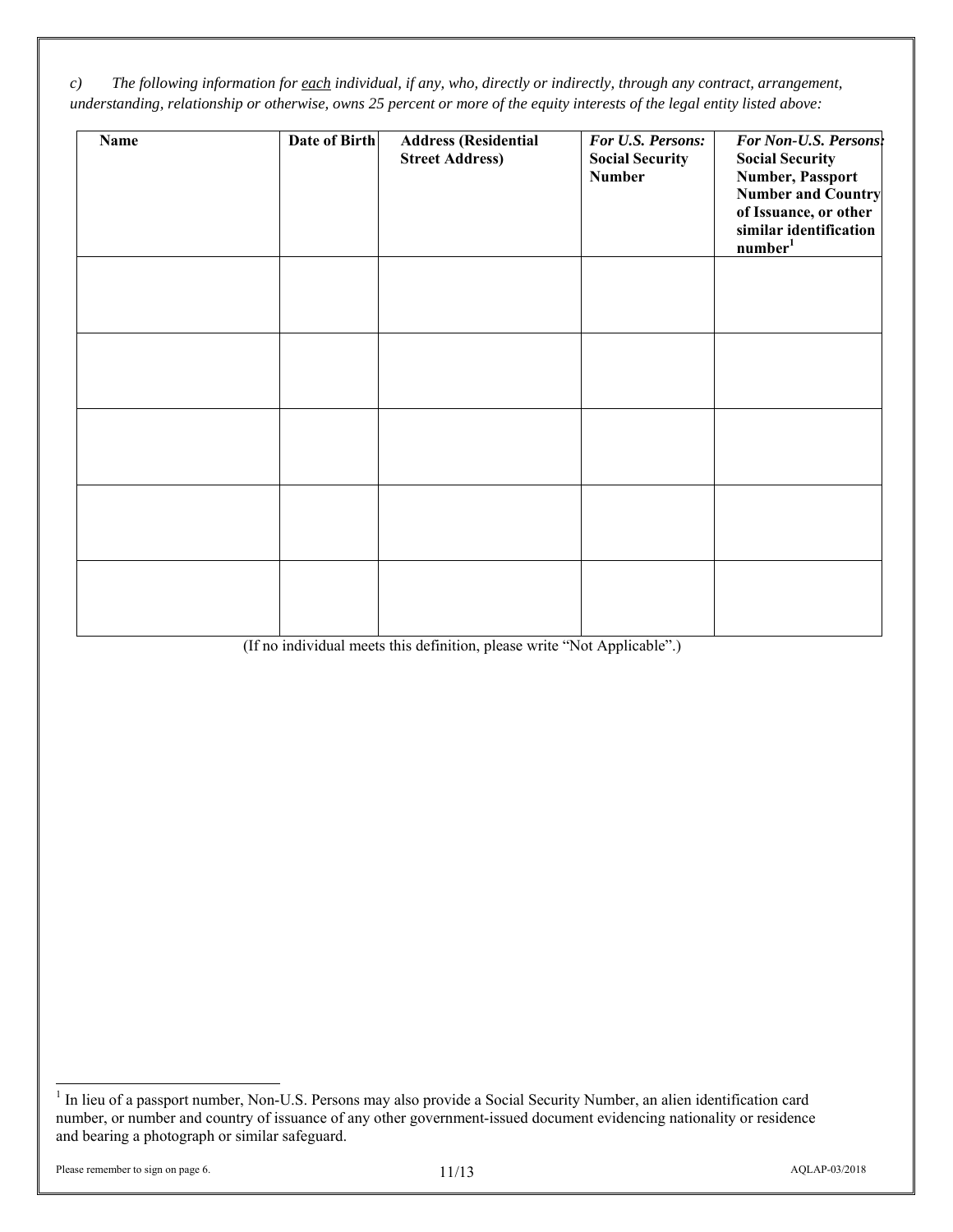- d) *The following information for one individual with significant responsibility for managing the legal entity listed above, such as:*
	- *An executive officer or senior manager (e.g. Chief Executive Officer, Chief Financial Officer, Chief Operating Officer, Managing Member, General Partner, President, Vice President, Treasurer); or*
	- *Any other individual who regularly performs similar functions.*

| (1) appropriate, an individual fisted under section (c) above may also be fisted in this section (d)). |               |                             |                          |                           |  |
|--------------------------------------------------------------------------------------------------------|---------------|-----------------------------|--------------------------|---------------------------|--|
| Name / Title                                                                                           | Date of Birth | <b>Address (Residential</b> | <b>For U.S. Persons:</b> | <b>For Non-U.S.</b>       |  |
|                                                                                                        |               | <b>Street Address)</b>      | <b>Social Security</b>   | <i>Persons:</i> Social    |  |
|                                                                                                        |               |                             | <b>Number</b>            | <b>Security Number,</b>   |  |
|                                                                                                        |               |                             |                          | <b>Passport Number</b>    |  |
|                                                                                                        |               |                             |                          | and Country of            |  |
|                                                                                                        |               |                             |                          | <b>Issuance, or other</b> |  |
|                                                                                                        |               |                             |                          | similar                   |  |
|                                                                                                        |               |                             |                          | identification            |  |
|                                                                                                        |               |                             |                          | number <sup>1</sup>       |  |
|                                                                                                        |               |                             |                          |                           |  |
|                                                                                                        |               |                             |                          |                           |  |
|                                                                                                        |               |                             |                          |                           |  |
|                                                                                                        |               |                             |                          |                           |  |

an individual listed under section  $(c)$  above may also be listed in this section  $(d)$ .

**I, \_\_\_\_\_\_\_\_\_\_\_\_\_\_\_\_\_\_\_\_\_\_\_\_\_\_\_\_\_ (***name of natural person opening account)***, herby certify, to the best of my knowledge, that the information provided above is complete and correct.**

| $\sim$<br>.ור<br>∸י≞זווויצו<br>ັ |  |
|----------------------------------|--|
|                                  |  |

Title / Relationship with Legal Entity Customer:

 $\overline{a}$ 

<sup>&</sup>lt;sup>1</sup> In lieu of a passport number, Non-U.S. Persons may also provide a Social Security Number, an alien identification card number, or number and country of issuance of any other government-issued document evidencing nationality or residence and bearing a photograph or similar safeguard.